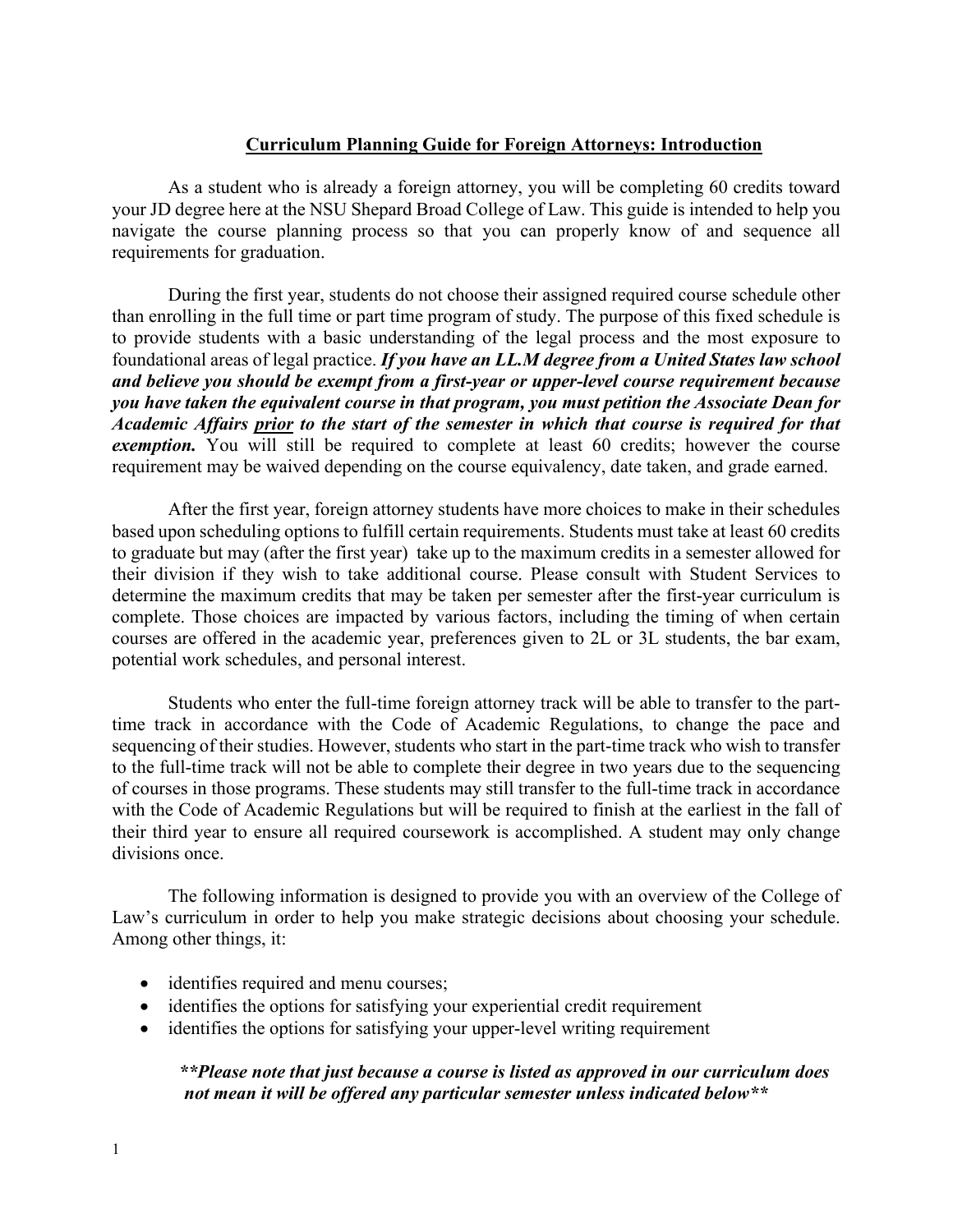# **FULL TIME FOREIGN ATTORNEY STUDENTS:**

# **A. First-Year Curriculum**

| <b>Fall Semester</b>                                               | <b>Winter Semester</b>                                             |
|--------------------------------------------------------------------|--------------------------------------------------------------------|
| <b>Contracts (4 Credits) LAW 0612</b>                              | Civil Procedure (4 Credits) LAW 0652                               |
| Criminal Law (4 Credits) LAW 0670                                  | <b>Constitutional Law I (4 Credits) LAW 0625</b>                   |
| <b>Legal Research and Writing I (3 Credits)</b><br>LAW 0662        | <b>Legal Research and Writing II (3 Credits)</b><br>LAW 0663       |
| <b>Torts (4 Credits) LAW 0648</b>                                  | <b>Property</b> (4 Credits) LAW 0653                               |
| <b>Legal Skills and Professionalism I</b><br>$(1$ Credit) LAW 0523 | <b>Legal Skills and Professionalism II</b><br>(1 Credits) LAW 0527 |

# **B. Upper-Level Curriculum**

 The second year is when you will continue to meet mandatory graduation requirements, including categories of requirements that allow some choice in how you fulfill them. The Required Course" listed below must be taken during the semester indicated, *unless* a student attends the summer term between the two years, during which any of the upper-level courses for which a student has met prerequisites may be taken in lieu of the semester indicated below.

| <b>Fall Semester</b>                          | <b>Winter Semester</b>                         |
|-----------------------------------------------|------------------------------------------------|
| <b>Business Entities (4 Credits) LAW 0516</b> | Criminal Procedure (3 Credits) LAW 0645        |
|                                               |                                                |
| <b>Constitutional Law II (2 Credits) LAW</b>  | <b>Professional Responsibility (3 Credits)</b> |
| 0629                                          | LAW 0649 (see note below about timing)         |
|                                               |                                                |
| <b>Evidence</b> (4 Credits) LAW 0614          | <b>Menu Requirement</b> (see below)            |
|                                               |                                                |
| <b>Upper-Level Writing Requirement and/or</b> | <b>Upper-Level Writing Requirement and/or</b>  |
| <b>Experiential Credits (see below)</b>       | <b>Experiential Credits (see below)</b>        |
| FBE or MBE (see below)                        | <b>MBE</b> or <b>FBE</b> (see below)           |
| ELA I (0 Credit) LAW 1088                     | <b>ELA II</b> (0 Credit) LAW 1089              |

#### **For those matriculating in Fall 2019 or before:**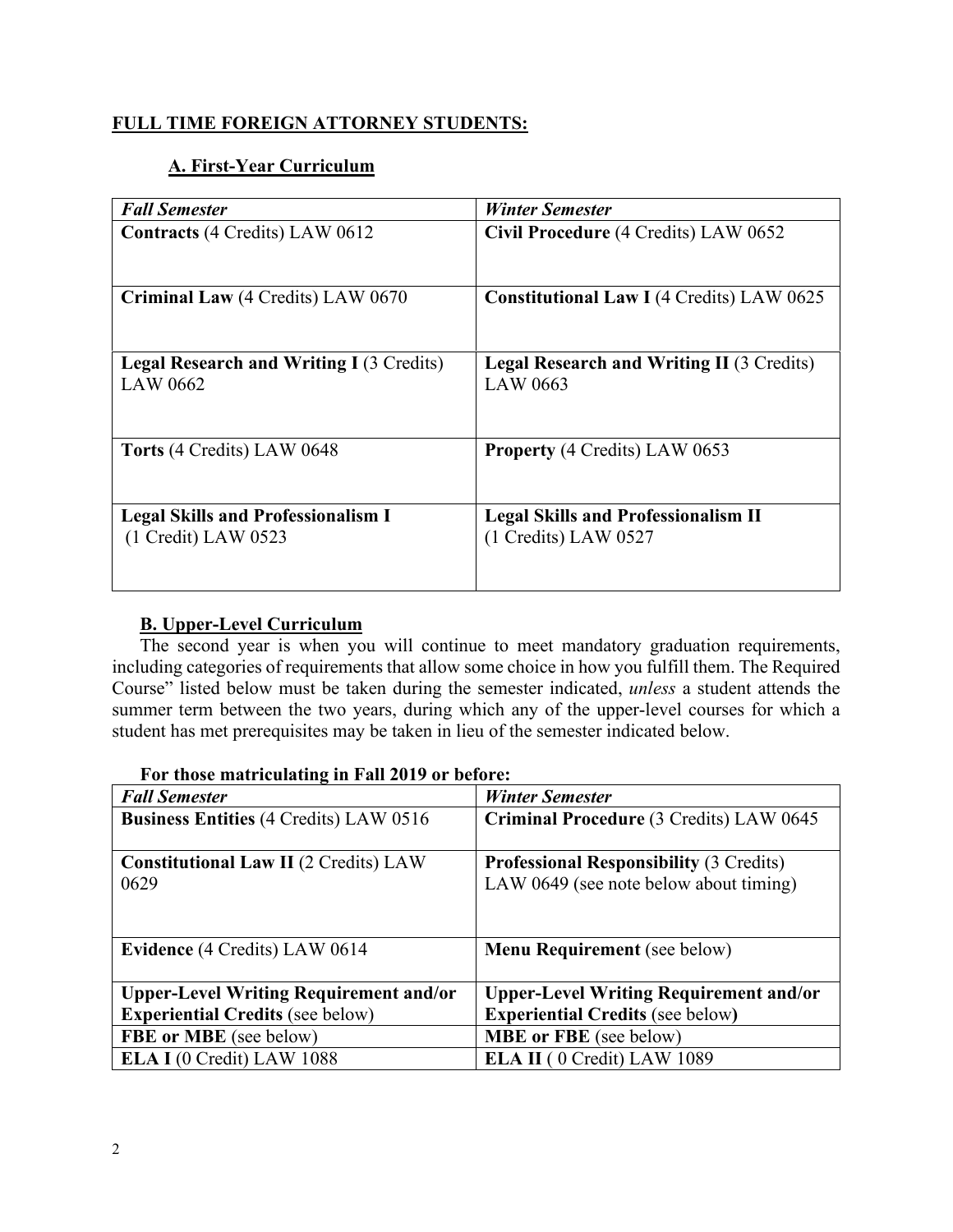| Mandatory for any student whose GPA is     | Mandatory for any student whose GPA is     |
|--------------------------------------------|--------------------------------------------|
| below the requisite CAR rule. Optional for | below the requisite CAR rule. Optional for |
| all other students.                        | all other students.                        |

# *For those matriculating in Fall 2020 or later:*

| <b>Fall Semester</b>                          | <b>Winter Semester</b>                         |
|-----------------------------------------------|------------------------------------------------|
| <b>Constitutional Law II (2 Credits) LAW</b>  | Criminal Procedure (3 Credits) LAW 0645        |
| 0629                                          |                                                |
|                                               |                                                |
|                                               |                                                |
| <b>Evidence</b> (4 Credits) LAW 0614          | <b>Professional Responsibility (3 Credits)</b> |
|                                               | LAW 0649 (see note below about timing)         |
| <b>Upper-Level Writing Requirement and/or</b> | <b>Upper-Level Writing Requirement and/or</b>  |
| <b>Experiential Credits (see below)</b>       | <b>Experiential Credits (see below)</b>        |
| <b>FBE</b> or MBE (see below)                 | <b>MBE</b> or FBE (see below)                  |
| <b>UCC: Sales LAW 0687/0017 (2 credits)</b>   | UCC: Sales LAW 0687/0017 (2 credits) and/      |
| and/or Real Estate Transactions LAW 0865      | or Real Estate Transactions LAW 0865 (3)       |
| (3 credits) See below                         | credits) See below                             |

# **PART TIME FOREIGN ATTORNEY STUDENTS:**

# **A. First Year Required Curriculum**

| <b>Fall Semester</b>                                        | <b>Winter Semester</b>                                         | <b>Summer Term</b>                                     |
|-------------------------------------------------------------|----------------------------------------------------------------|--------------------------------------------------------|
| <b>Contracts (4 Credits) LAW</b><br>0612                    | <b>Civil Procedure (4 Credits)</b><br>LAW 0652                 | <b>Criminal Law</b> (4)<br>Credits)<br><b>LAW 0670</b> |
| <b>Legal Research and Writing I</b><br>(3 Credits) LAW 0662 | <b>Legal Research and Writing</b><br>$II$ (3 Credits) LAW 0663 |                                                        |
| <b>Torts (4 Credits) LAW 0648</b>                           | <b>Property (4 Credits) LAW</b><br>0653                        |                                                        |
| LSP I $(1 \text{ Credit})$ LAW 0523                         | <b>LSP II</b> $(1 \text{ Credit})$ LAW $0527$                  |                                                        |
| 12 Credits                                                  | 12 Credits                                                     |                                                        |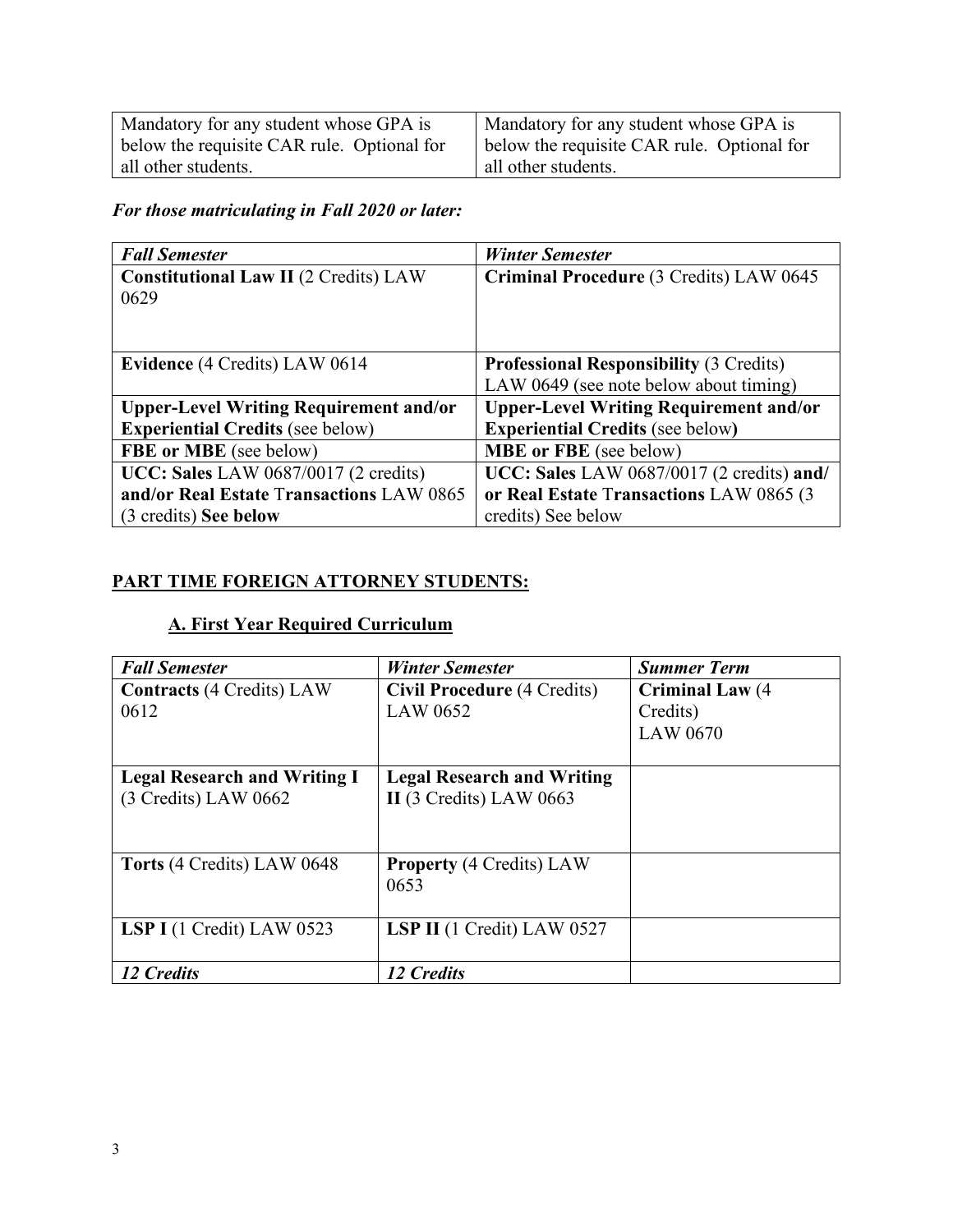#### **B. Upper-Level Curriculum**

 The second and third years are when you will continue to meet mandatory graduation requirements, including categories of requirements that allow some choice in how to fulfill. The "Required Courses" listed below must be taken during the semester indicated, **unless a student enrolls in an eligible course in the summer terms, during which any of the upper-level courses for which a student has met prerequisites may be taken in lieu of the semester indicated below. There is no guarantee any required courses will be offered in the summer terms other than Criminal Law.** 

| <b>Fall Semester</b>                          | <b>Winter Semester</b>                           |
|-----------------------------------------------|--------------------------------------------------|
| Criminal Procedure (3 Credits) LAW 0645       | <b>Constitutional Law I (4 Credits) LAW 0625</b> |
|                                               |                                                  |
| Evidence (4 Credits) LAW 0614                 | <b>Business Entities (4 Credits) LAW 0516</b>    |
| <b>Upper-Level Writing Requirement and/or</b> | <b>Upper-Level Writing Requirement and/or</b>    |
| <b>Experiential Credits (see below)</b>       | <b>Experiential Credits (see below)</b>          |
| ELA I (0 Credits) LAW 1088                    | ELA II (0 Credits) LAW 1089                      |
| Mandatory for any student whose GPA is        | Mandatory for any student whose GPA is           |
| below the requisite CAR rule. Optional for    | below the requisite CAR rule. Optional for       |
| all other students.                           | all other students.                              |

#### *2L Year for Those Matriculating Fall 2019 or Before:*

#### *2L Year for Those Matriculating Fall 2020 or Later:*

| <b>Fall Semester</b>                          | <b>Winter Semester</b>                           |
|-----------------------------------------------|--------------------------------------------------|
| Criminal Procedure (3 Credits) LAW 0645       | <b>Constitutional Law I (4 Credits) LAW 0625</b> |
|                                               |                                                  |
|                                               |                                                  |
| <b>Evidence</b> (4 Credits) LAW 0614          | <b>Upper-Level Writing Requirement and/or</b>    |
|                                               | <b>Experiential Credits (see below)</b>          |
| <b>Upper-Level Writing Requirement and/or</b> |                                                  |
| <b>Experiential Credits (see below)</b>       |                                                  |
|                                               |                                                  |

*3L Year for those Matriculating Fall 2019 or before:*

| <b>Fall Semester</b>                              | <b>Winter Semester</b>                         |
|---------------------------------------------------|------------------------------------------------|
| <b>Constitutional Law II</b> (2 Credits) LAW 0629 | <b>Menu Requirements (see below)</b>           |
| <b>Professional Responsibility (see below)</b>    | <b>Professional Responsibility (see below)</b> |
| <b>MBE</b> or FBE (see below)                     | <b>MBE</b> or FBE (see below)                  |
| <b>Upper-Level Writing Requirement and/or</b>     | <b>Upper-Level Writing Requirement and/or</b>  |
| <b>Experiential Credits (see below)</b>           | <b>Experiential Credits (see below)</b>        |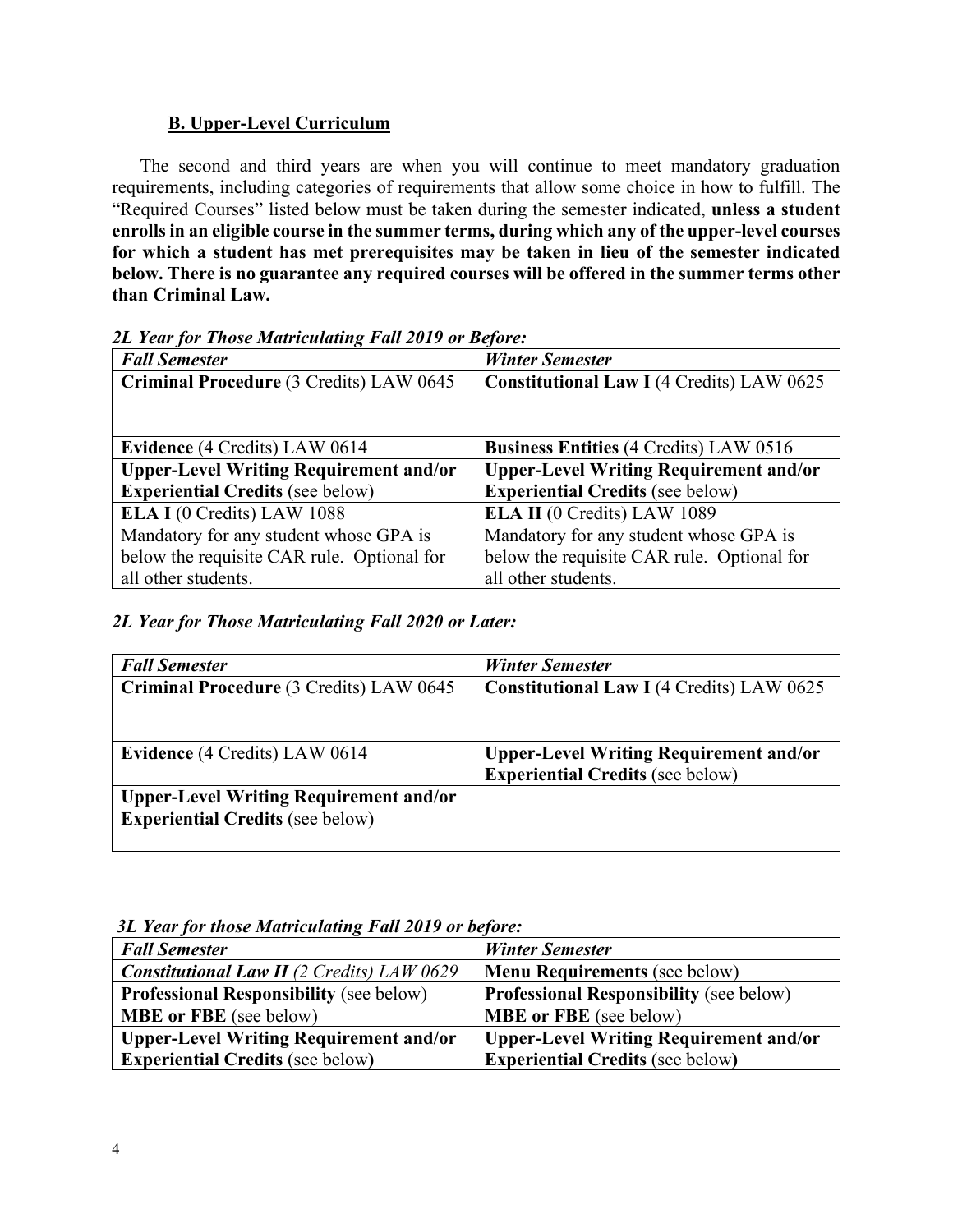# *3L Year for those Matriculating Fall 2020 or later:*

| I ON ALLI STUDENTS INEGANDLIESS OF DIVISION.      |                                                |
|---------------------------------------------------|------------------------------------------------|
| <b>Fall Semester</b>                              | <b>Winter Semester</b>                         |
| <b>Constitutional Law II</b> (2 Credits) LAW 0629 | <b>Professional Responsibility (see below)</b> |
| <b>Professional Responsibility (see below)</b>    | <b>MBE</b> or FBE (see below)                  |
| <b>MBE</b> or FBE (see below)                     | <b>Upper-Level Writing Requirement and/or</b>  |
|                                                   | <b>Experiential Credits (see below)</b>        |
| <b>Upper-Level Writing Requirement and/or</b>     |                                                |
| <b>Experiential Credits (see below)</b>           |                                                |

# **FOR ALL STUDENTS REGARDLESS OF DIVISION.**

#### **A. Menu Offerings for those matriculating Fall 2019 or before** *only***:**

You must select one of the following offerings:

# **Family Law** (3 Credits) LAW 0635 **Wills and Trusts** (4 Credits) LAW 0655

*OPTION: YOU MAY TAKE WILLS AND TRUSTS SEPARATELY IF OFFERED IN THAT FORMAT IN ANY GIVEN ACADEMIC YEAR, BUT YOU MUST COMPLETE BOTH TO SATISFY THE MENU REQUIREMENT. THERE IS \*NO GUARANTEE\* THAT BOTH COURSES WILL BE OFFERED IN ANY PARTICULAR FORMAT IN ANY GIVEN SEMESTER:*

*If available, these courses would be listed as:* 

**Trusts** (2 Credits) LAW 0956 **Wills** (2 Credits) LAW 0955

This menu offering does not apply to those matriculating Fall 2020 or later.

# **B. Multistate Bar Exam Lab and Florida Bar Exam Lab:**

In the last two semesters of law school, **students are required to take the Multistate Bar Exam Lab and Florida Bar Exam Lab for a total of five credits.** NSU Law requires two mandatory courses to give students the skills needed to prepare for the bar exam. One course focuses on the subjects tested on the Multistate portion of the bar exam, while the second required course focuses on the subjects tested on the Florida portion of the bar exam. Students registered to sit for a bar exam in a state other than Florida may be exempt from taking the Florida Bar Exam Lab upon the approval in writing of the Assistant Dean for the Academic Success and Professionalism Program. Additionally, if a foreign trained attorney has already sat for a bar in a US jurisdiction, please contact the Academic Success and Professionalism program about this requirement.

**MBE Lab** (3 Credit) LAW 1831

**FBE Lab** (2 Credit) LAW 1833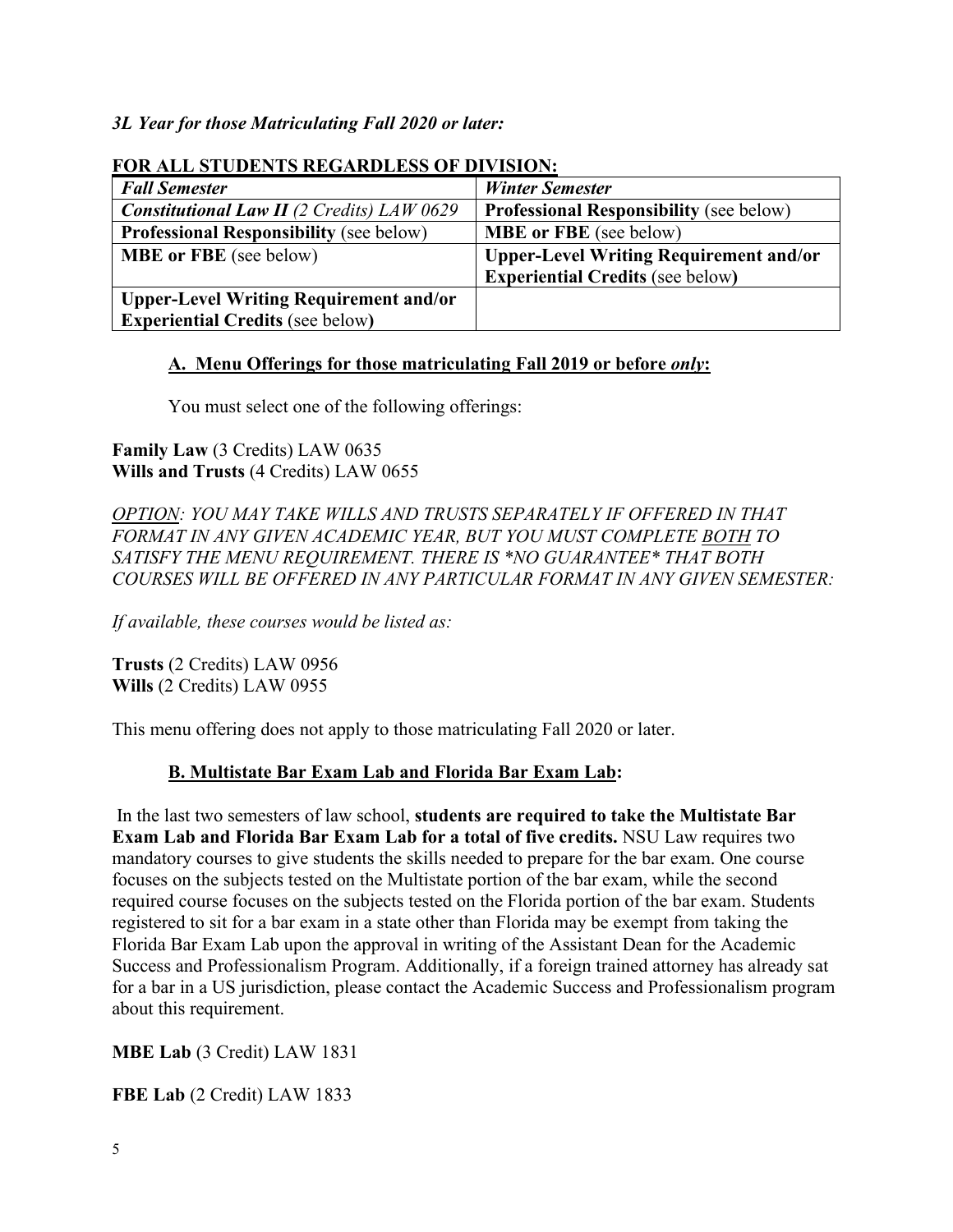# **C. Upper-Level Writing Requirement:**

**Students must complete an upper-level writing requirement** (satisfied through any approved writing requirement courses, or through approval of a Law Review/Journal paper. Students must earn a C+ or better for the writing requirement course, which can be completed any time after the first year). Students should consult the Code of Academic Regulations for the exact specifications of this requirement. Not all of these courses will be offered every academic year. Be sure to check with Student Services for any updates to this list before registration. Course descriptions may be found at: <https://www.law.nova.edu/current-students/course-descriptions.html>

#### **The currently approved upper-level writing requirement offerings (when taught by fulltime, full-time visiting faculty or emeritus faculty only) are:**

**American Legal History Seminar** (2 Credits) LAW 0794

**Animal Law Legislation Seminar** (2 Credits) LAW 0795

#### **Appellate Practice Workshop** (2 Credits) LAW 0874

(may satisfy the upper-level writing requirement OR the experiential learning requirement but not both). May only satisfy the upper-level writing requirement when taught by a full time or emeritus faculty member, not when taught by an adjunct faculty member.

**Art Law Seminar** (2 Credits) LAW 0643

**Bioethics Seminar** (2 Credits) LAW 0897

#### **Business Planning Workshop** (3 credits) LAW 0807

(may satisfy the upper-level writing requirement OR the experiential learning requirement but not both) May only satisfy the upper-level writing requirement when taught by a full time, full time visiting, or emeritus faculty member, not when taught by an adjunct faculty member.

**Caribbean Law Seminar or Online Seminar (**2 credits) LAW 4674 or LAW 4670

**Civil Rights Litigation Seminar** (2 Credits) LAW 0615

**Comparative Corporate Governance Seminar** (2 Credits) LAW 1060

**Comparative Law Seminar** (2 Credits) LAW 0668

**Current Constitutional Issues Seminar** (2 Credits) LAW 0796

**Elder Law Seminar** (2 Credits) LAW 0737

# **Environmental Enforcement Seminar** (2 Credits) LAW 0780

#### **Estate Planning Workshop** (3 credits) LAW 0725

(may satisfy the upper-level writing requirement OR the experiential learning requirement but not both) May only satisfy the upper-level writing requirement when taught by a full time, full time visiting, or emeritus faculty member, not when taught by an adjunct faculty member.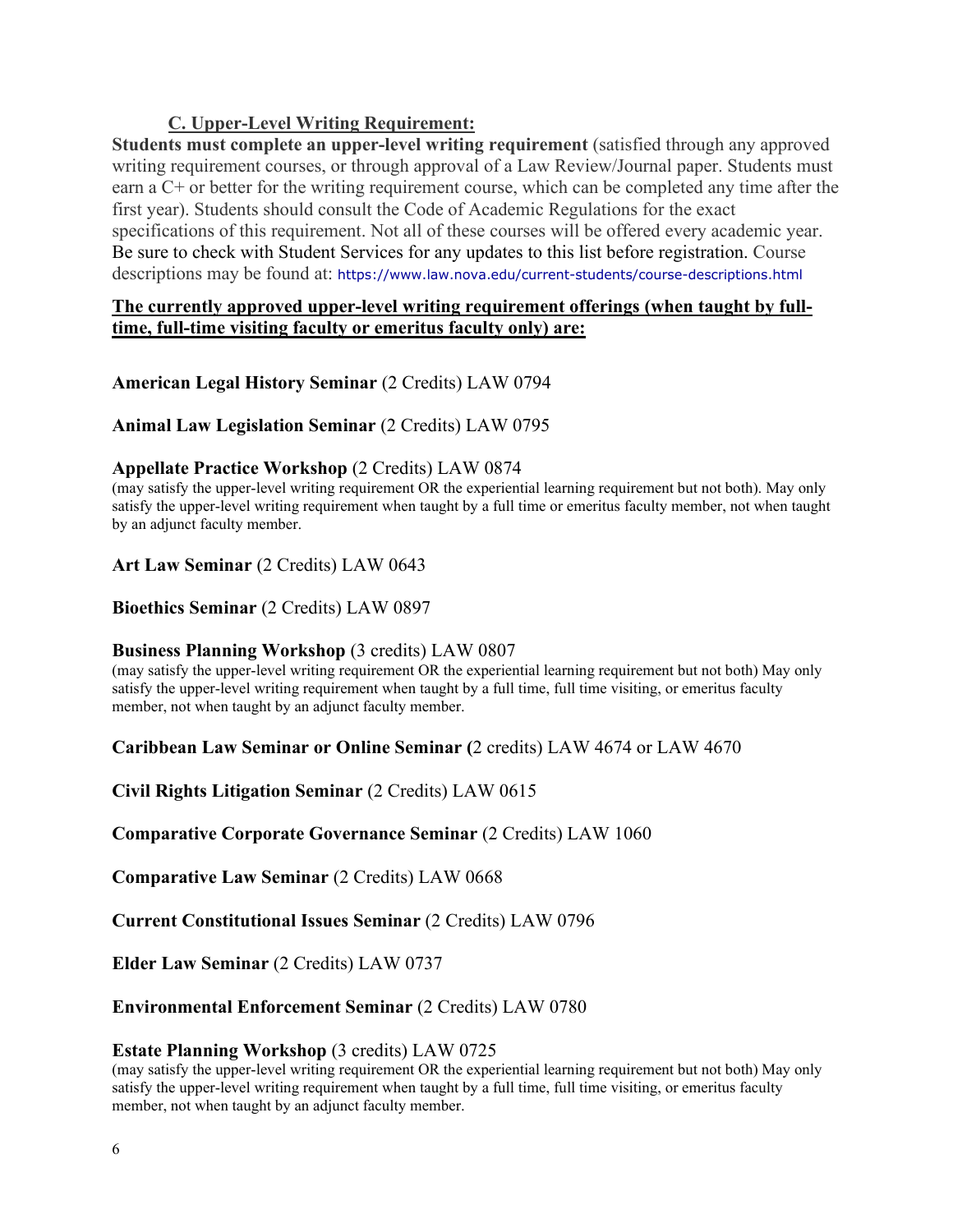**Jurisprudence Seminar** (2 Credits) LAW 0735

**Law, Finance and Markets Seminar** (2 Credits) LAW 4678

**Law and Literature Seminar** (2 Credits) LAW 0718

**Law and Medicine Seminar** (2 Credits) LAW 0895

**Legislation Seminar** (2 Credits) LAW 0859

**Supervised Research and Writing** (2 Credits) LAW 0809 (may only satisfy the requirement under the direction of a full-time faculty member and when taken for 2-credits)

#### **D. Experiential Learning Requirement (6 Credits)**

**Students must complete six credits of experiential learning courses as defined in the Code of Academic Regulation.** Students should consult the Code for the exact specifications of this requirement. Not all of these courses will be offered every academic year. Courses may be taught by a full-time or adjunct faculty member but cannot count both toward the upper level writing requirement and the experiential learning requirement concurrently. Course descriptions may be found at: <https://www.law.nova.edu/current-students/course-descriptions.html>

**Advanced Trial Advocacy** (3 Credits) LAW 0893

**Appellate Practice Workshop** (2 Credits) LAW 0874 (may satisfy the upper-level writing requirement OR the experiential learning requirement but not both)

**Berger Entrepreneur Law Clinic** (5-7 Credits) LAW 0086

**Business Planning Workshop** (3 credits) LAW 0807

(may satisfy the upper-level writing requirement OR the experiential learning requirement but not both)

**Charitable Organizations Workshop** (2 Credits) LAW 1051

**Children and Families Clinic** (6-12 Credits) LAW 0929

**Civil Field Placement Clinic** (6 or 12 Credits) LAW 0826 **Civil Pre-Trial Practice** (3 Credits) LAW 0517

**Consumer Bankruptcy Field Placement** (3) LAW 1851

**Consumer Protection Internship Clinic** (3 Credits) LAW 0029

**Criminal Justice Field Placement Clinic** (9 Credits) LAW 0853

**Criminal Pre-Trial Practice** (2 Credits) LAW 0711

**Criminal Procedure II Workshop**, (2 Credits) LAW 0634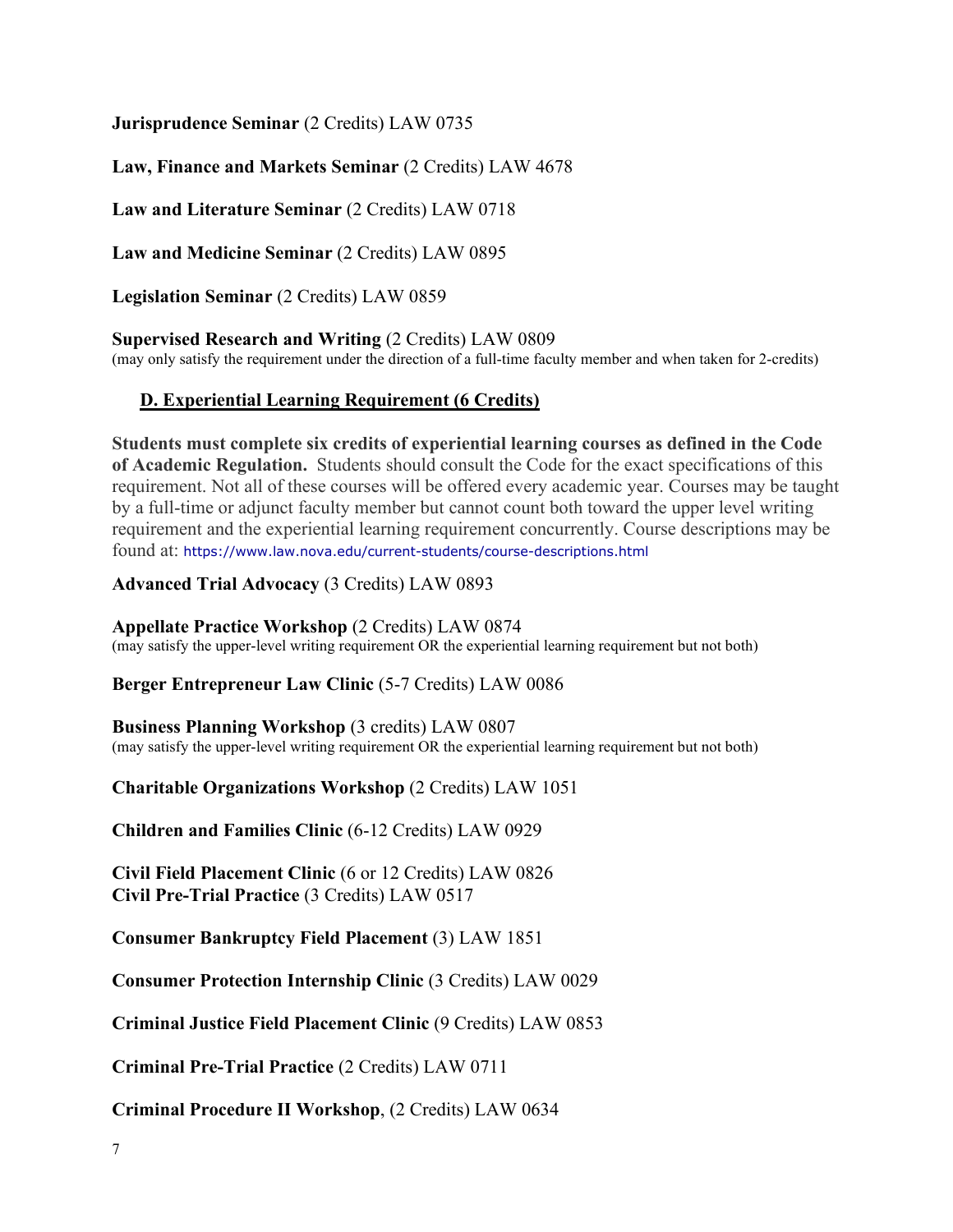**Death Penalty Workshop** (2 Credits) LAW 0018

**Dependency Workshop** (2 Credits) LAW 2001

**Dispute Resolution Clinic Placement** (8 Credits) LAW 0844

**Drafting and Negotiating Intellectual Property Licenses** (2 Credits) LAW 0600 or LAW 3001 (online)

**Electronic Discovery, Digital Evidence, and Information Governance Workshop**  (2 Credits) LAW 0200

**Estate Planning Workshop** (3 credits) LAW 0725 (may satisfy the upper-level writing requirement OR the experiential learning requirement but not both)

**Florida Land Development Workshop** (2 Credits) LAW 1016

**Franchising Law Workshop** (3 Credits) LAW 0529

**Health Law Workshop** (3 credits) LAW 1044

**Interviewing and Counseling** (2 Credits) LAW 1062

**Interviewing, Counseling, and Negotiating** (3 Credits) LAW 0665

**Judicial Field Placement Clinic** (3 Credits) LAW 0799

**Landlord Tenant Workshop** (2 Credits) LAW 1070

**Law Office Management Workshop** (2 Credits) LAW 0651

**Law Practice Business and Technology** (2 Credits) LAW 0092

**Legal Drafting Workshop** (2 credits) LAW 0752

**Mediation Workshop** (2 Credits) LAW 0522

**Negotiating Workshop** (2 Credits) LAW 0672

**Patent Prosecution** (2 Credits) LAW 0819

**Post-Conviction Relief Workshop** (2 Credits) LAW 1001

**Probate Law Workshop** (2 Credits) LAW 0713

**Real Property Transactions Workshop** (3 Credits) LAW 0751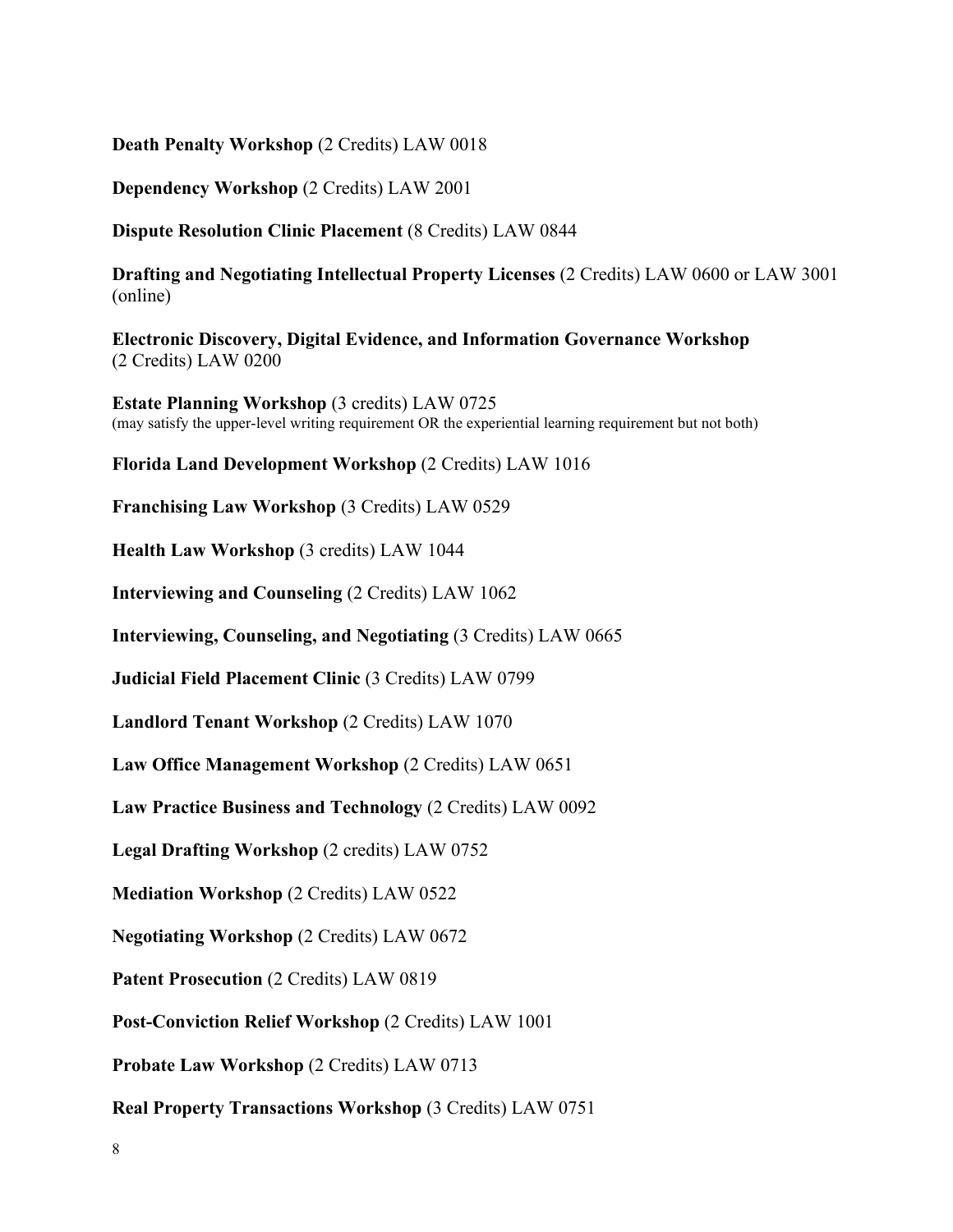**SEC Enforcement Workshop** (3 Credits) LAW 0511 (E)

**Sentencing Workshop** (2 Credits) LAW 1076

**Street Law Workshop** (2 Credits) LAW 1005

**Trial Advocacy** (3 Credits) LAW 0890

**Will Drafting Workshop** (2 Credits) LAW 0524

#### **E. A Note about the Required Course,** *Professional Responsibility*

All students are required to take the course **Professional Responsibility** (3 Credits) LAW 0649 during any semester AFTER their first year. This is a fundamental, foundational course that examines the lawyer's professional role and ethical responsibilities; and analyzes the Model Rules of Professional Conduct. Topics include disclosure and confidentiality, conflicts of interest, fees, advertising, group legal services, corporate counsel, and pro bono representation. The course also introduces students to the Code of Judicial Conduct and impacts every area of study.

The course is in part designed to prepare you to pass the national Multi-state Professional Responsibility Exam (MPRE), and students should plan to take that exam as soon as possible while they are taking the course or as soon as possible after they finish the course. The exam is offered in August, November, and March. It is important to note that students must obtain a valid, passing score on the MPRE within 25 months of passing the Florida Bar Examination. Therefore, students should plan accordingly as to when to take the course and the subsequent test. Students who finish passing the remainder of the bar exam requirements for Florida Bar Admission (the MBE and Florida Portion of the Exam) *after* that 25-month period from the date of passing the MPRE *will need to sit for the MPRE again.* Therefore, students should not plan to take Professional Responsibility and the national exam too early in their studies. Students sitting for a bar exam in another jurisdiction must check their local bar rules for the time period in which a passing MPRE score may be obtained.

If a student is a foreign trained attorney admitted to a bar in another state, and has already taken the MPRE, please notify Admissions upon matriculation for more information.

#### **F. Required Courses for Those Matriculating Fall 2020 or later:**

All students matriculating in Fall 2020 or later must take both of the following courses. For fulltime foreign attorney students they must take these courses in the second year, either semester. For part-time foreign attorney students, they may take them in any semester in second or third year.

**UCC: Sales** LAW 0687/0017 (2 credits)